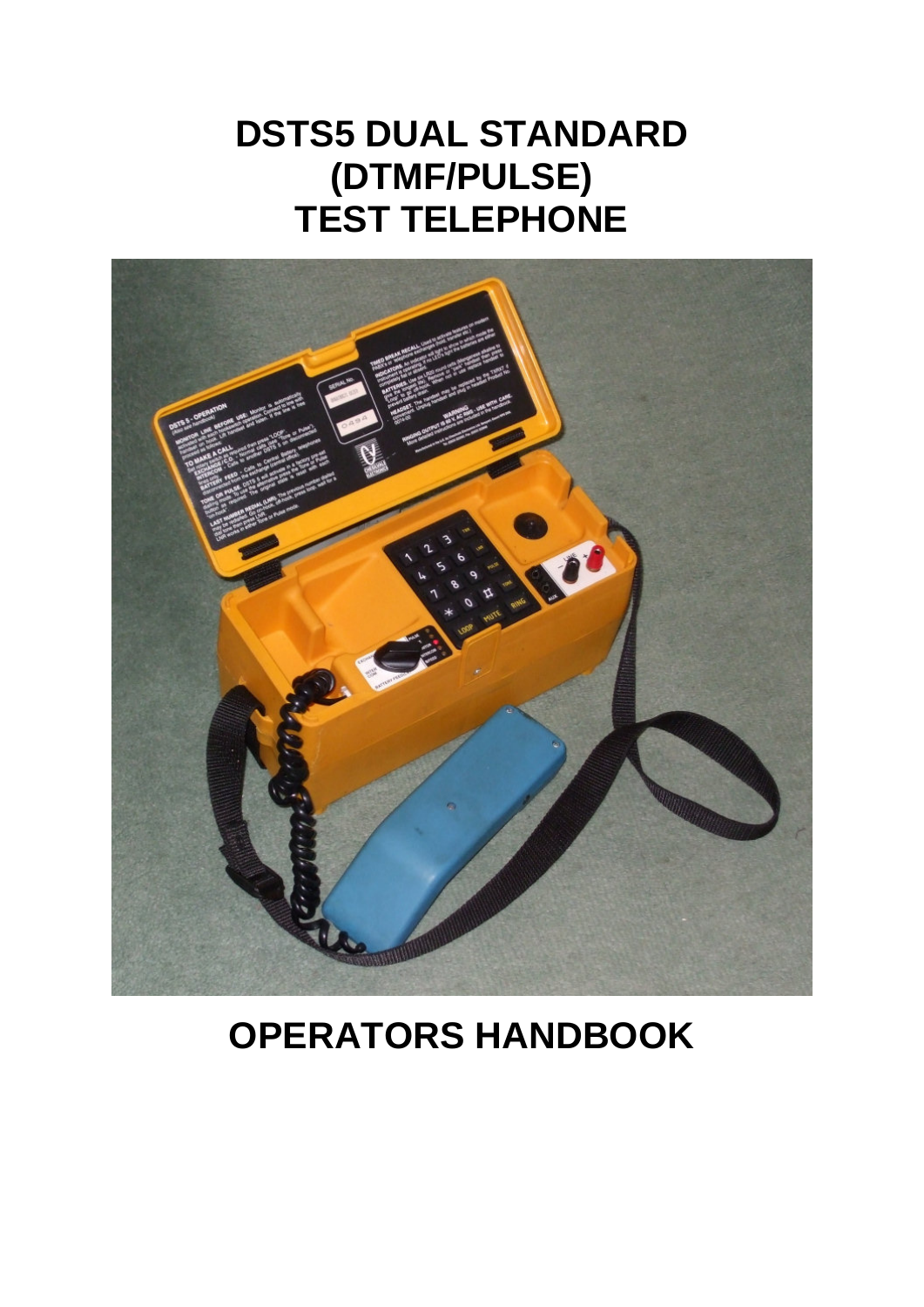# **CONTENTS**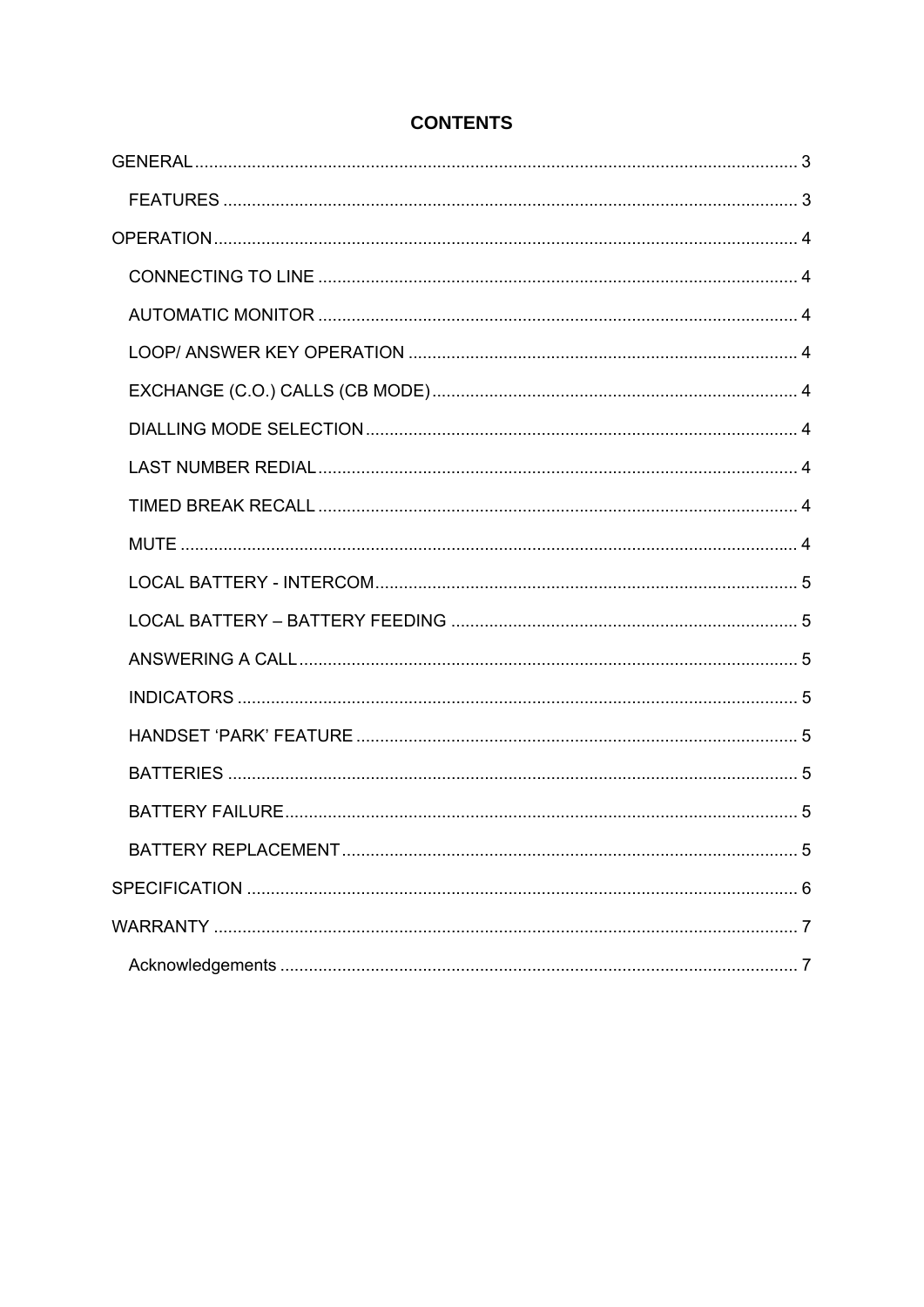# <span id="page-2-0"></span>**GENERAL**

The Chesilvale Electronics DSTS 5 is designed for use by all telecommunication engineers and has been especially ruggedised for use in the harshest external environment. It is equally as useful at the top of a telephone pole or the bottom of a manhole. Particular attention has been given to impact and water resistance and a long battery life.



# **FEATURES**

- Central or Local Battery.
- Loop Disconnect (PULSE) dialling.
- DTMF(Tone) dialling.
- Tactile keypad.
- High impedance automatic monitor.
- Last Number Redial, Tone and Pulse.
- Battery backed memory.
- Timed Break Recall.
- Two tone sounder.
- Auxiliary receiver input.
- Binding post line connection.
- Intercom.
- Battery Feeding- constant current.
- Ringing generator.
- Five Indicator LEDs.
- Mute-handset and keypad.
- Handset 'park' position.
- Optional use with TX/RX headsets.
- Super high impact case.
- Highly water resistant.
- Limit of operation > 1500 Ohms.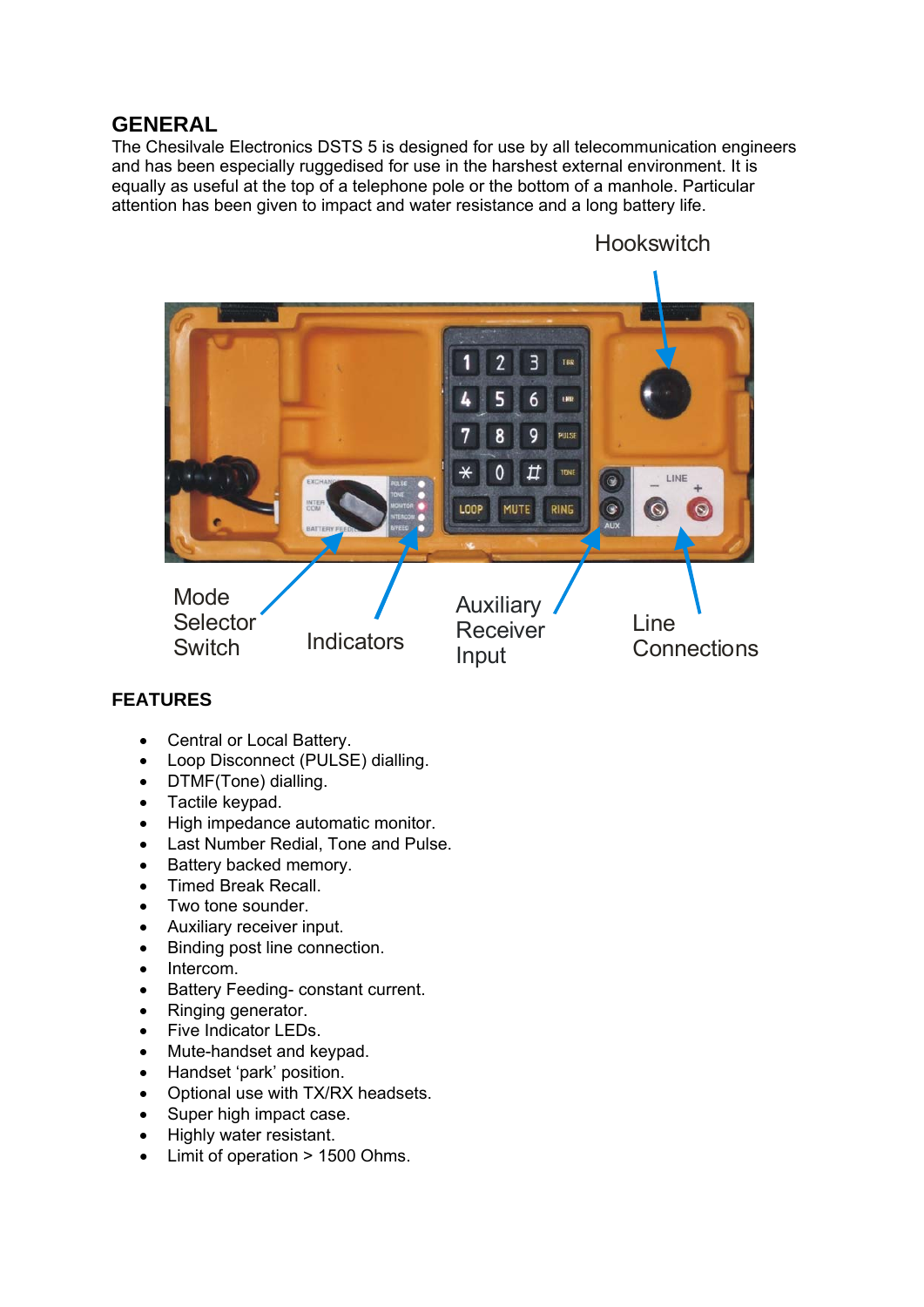# <span id="page-3-0"></span>**OPERATION**

#### **CONNECTING TO LINE**

The connection to line is made using the two binding posts. Connect the telephone while onhook. The instrument is not polarity sensitive.

#### **AUTOMATIC MONITOR**

With each hookswitch operation the telephone switches automatically into the monitor mode to prevent unwarranted customer disturbance. Before attempting to use the line always check that the line is free by listening in Monitor mode.

#### **LOOP/ ANSWER KEY OPERATION**

To escape from Monitor press the LOOP key on the keypad. When answering a call it will also be necessary to press LOOP - lifting the handset alone will not trip ringing.

## **EXCHANGE (C.O.) CALLS (CB MODE)**

If it is intended to work on operational exchange (C.O.) lines set the rotary control knob to EXCHANGE (CB), lift handset, listen in Monitor to ensure the line is free, then press LOOP. If the line is operable dial tone will be returned and it is then possible to dial as if using a normal telephone (see Dialling mode selection).

#### **DIALLING MODE SELECTION**

After lifting the handset and pressing the Loop key the telephone automatically sets to Loop Disconnect (Pulse) dialling. If it is necessary to dial in DTMF (Tone) dialling press the TONE key on the keypad at any time during the call to change modes. The mode will reset to Loop Disconnect either by replacing the handset or by depressing the PULSE key.

#### **LAST NUMBER REDIAL**

To redial the number previously dialled go: on-hook, off-hook, press LOOP then on return of dial tone press LNR.

To redial a number in "Tone", go: on-hook, off-hook, press LOOP, press TONE then on return of dial tone press LNR.

#### **TIMED BREAK RECALL**

This feature is used on modern exchanges (C.O.s) and PABXs. It is used to activate special features such as call transfer etc. The LNR memory is reset each time TBR is used.

#### **MUTE**

At anytime during any type of call it is possible to cut-off transmission by pressing the MUTE key on the keypad or the button on the side of the handset.

Apart from offering privacy this feature is most useful when working in high noise areas. To operate the mute button, press to listen and release to talk. This will make a dramatic improvement to reception. The MUTE button on the keypad is used in conjunction with a headset.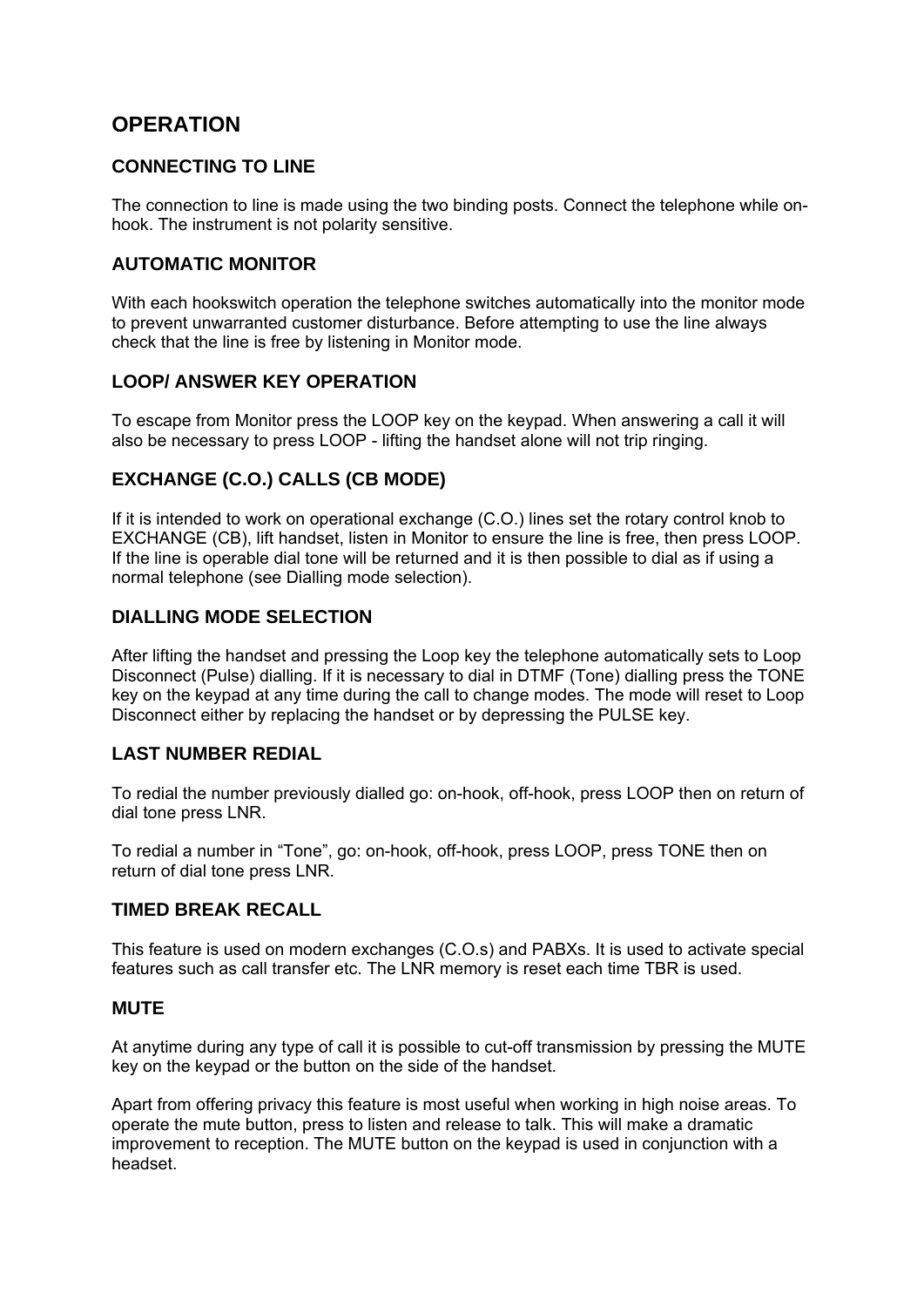# <span id="page-4-0"></span>**LOCAL BATTERY - INTERCOM**

When a communication path is required between two points using a pair of wires not connected to the exchange (C.O.), use INTERCOM mode. This method of operation is suitable for operation between two local battery telephones.

## **LOCAL BATTERY – BATTERY FEEDING**

This mode is used on wires disconnected from the exchange (C.O.) when inter-working with Central Battery (CB) type telephones. It works by feeding battery from an internal source to power the distant telephone. Do not use this mode when intercom will do. This mode used unnecessarily will shorten battery life. Never use two DSTS 5's together in Battery Feeding (LB) mode - this will produce a fault condition and will drain the batteries.

## **ANSWERING A CALL**

Lift handset (ringing continues), press LOOP to answer.

## **INDICATORS**

An indicator light is provided for each of the following:

- Monitor with each off-hook
- Pulse-CB mode, Pulse dialling.
- Tone-CB mode, Tone dialling
- Intercom- LB mode, no DC output.
- Battery Feed-LB mode, Intercom with DC output.

# **HANDSET 'PARK' FEATURE**

When there is nowhere to put down the handset, for instance, in a muddy manhole or at the top of a pole it is possible to put the handset in the "Park" position without going on-hook. Place the handset down in the reversed position with the receiver end into the transmitter cavity.

#### **BATTERIES**

6 LR 20 Alkaline Manganese (D) cells are required. Zinc Carbon cells may be used but are not recommended due to their relatively poor performance, short shelf life and their tendency to leak.

#### **BATTERY FAILURE**

When the batteries are nearing the end of their life DSTS 5 will "fail safe" by reverting to Monitor mode. It may still be possible to use the instrument in lower current modes for a short while without a problem. When the batteries are very weak the instrument will not release from the Monitor mode. If the batteries are completely dead or absent none of the indicators will light.

# **BATTERY REPLACEMENT**

Open the battery compartment sliding lid on the underside of the instrument (the lid cannot be removed). Stand the instrument upright, then bang it down sharply on a firm flat surface to eject the batteries.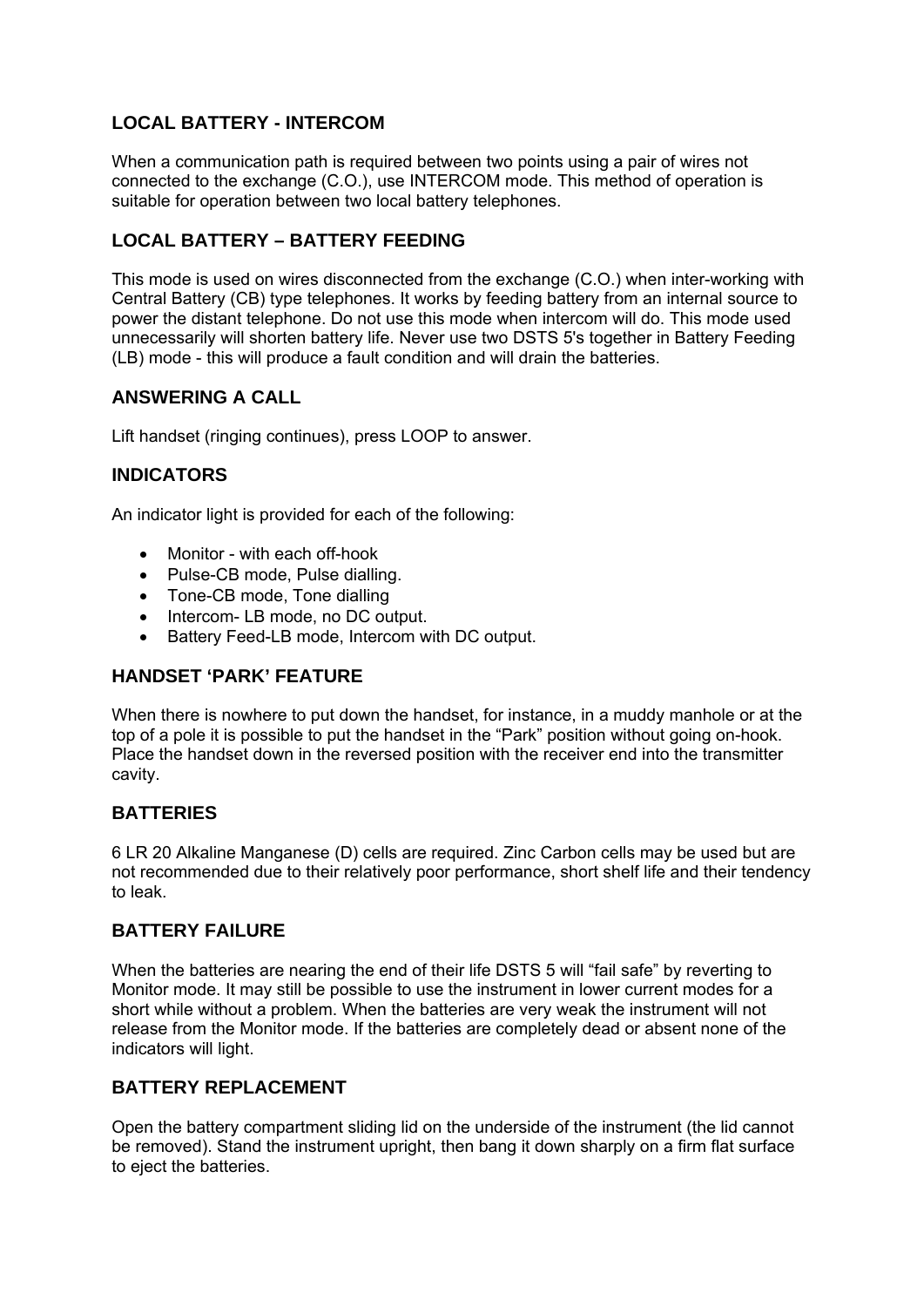<span id="page-5-0"></span>Stand the instrument on its lid with the lid shut and insert the batteries being careful to observe the correct polarity. Remove the batteries if storing for several weeks to avoid damage by leakage.

# **SPECIFICATION**

MONITOR Impedance: > 100 kΩ 0-30kHz Level: approx equal to receive level EXCHANGE (C.O.) MODE Maximum line length (Exchange (C.O.) Mode) > 1500 ohms Loop disconnect pulse dialling Rate 10pps ± 0.2pps IDP 800 msecs DTMF Tone Dialling Frequency deviation  $\leq \pm 1\%$  Level (both tones) -  $9 \pm 2d$ Bm Impedance Matching (complex) Return loss Ringing generator output to 2.2μF + 25 kOhms: 70 VRMS ±5V DC Output: - Intercom, no output - Battery feeding output 55V ±5V output current (up to 1500 ohms) 21 ±3 mA red terminal  $= +ve$ Two Tone approximately 1200 + 2300 x 10 Hz Output level 75 dB at 1m Impact resistant Water resistant Weight with/without batteries: 1.2 kg, 1.95 kg Dimensions (maximum) 140 x 278 x 120 mm

BATTERY LIFE CB > 900 hours LB Intercom > 450 hours (Worst case) LB Battery Feed > 50 hours Typical use cycles 140 - 270 hours

Alkaline Manganese. Zinc Carbon offer about 3/10 of the performance figures shown.

APPROVALS BS 6305 Line Connection Approval. BS 6317 Telephony. BS 2011 Environmental durability.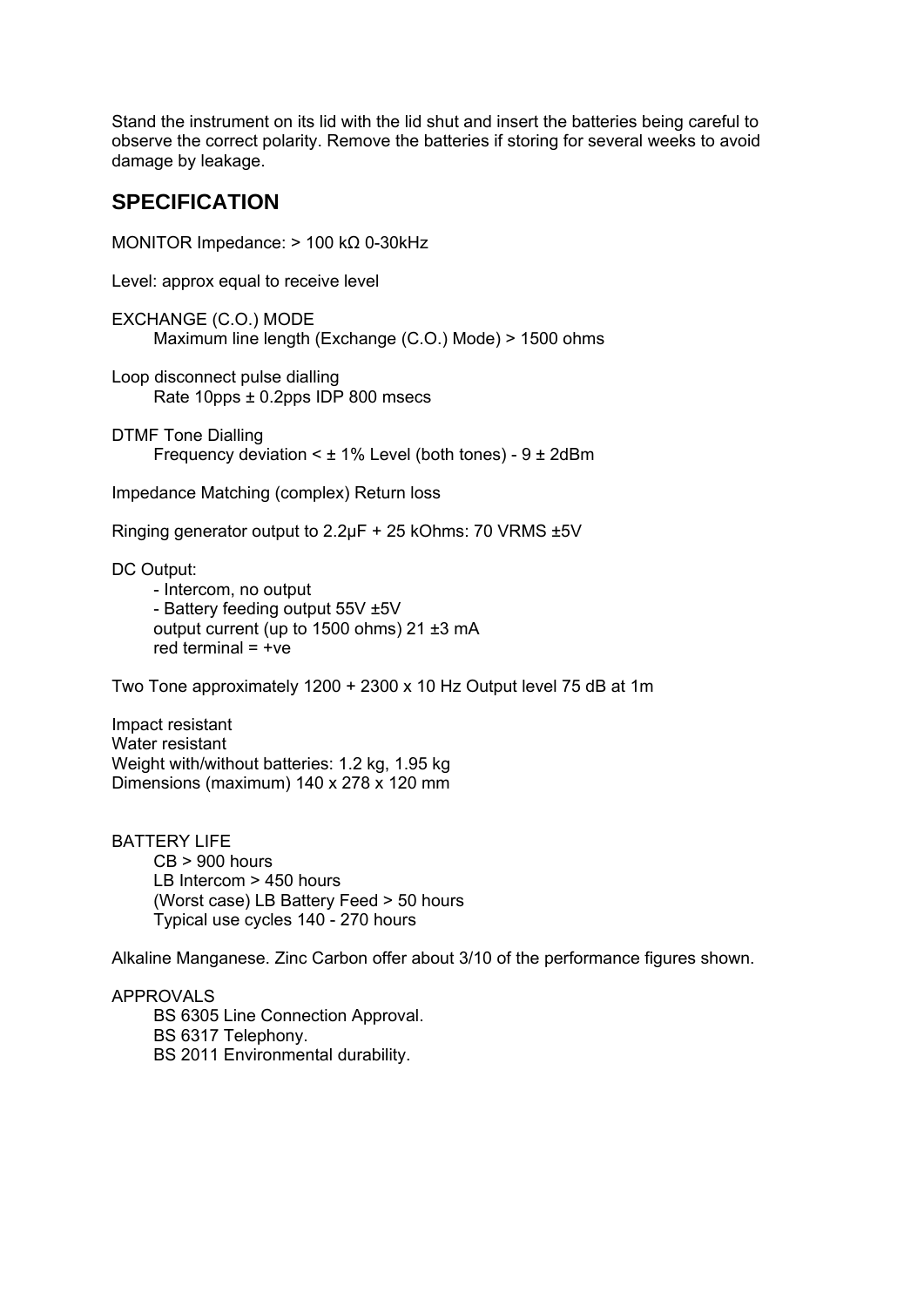# <span id="page-6-0"></span>**WARRANTY**

Chesilvale Electronics Limited (The Company) warrants this product and each part thereof against all defects in material or workmanship for a period of one year from the date of delivery to the user. The Company agrees to remedy any such defect free of charge provided that:

- 1 The product is returned carriage prepaid to the Company or the Agent/ Distributor from which the product was originally purchased.
- 2 The product is returned in adequate packaging to prevent transit damage together with the return address, full details of the defect and an official repair order. A no charge invoice will be raised by the Company for warranty repairs.
- 3 All parts must be returned except where a prior agreement has been reached with the Company or its Agent/ Distributor. Any missing parts will be charged for.
- 4 The product has not been subject to neglect, accident or improper use (as defined by the Company).
- 5 The product has not been altered or modified in any way other than by the Company or its authorised agents.
- 6 Warranty seals (if fitted) are unbroken. The Company's complete standard terms and conditions for warranty, which are published on the reverse of each sales invoice, shall apply.

#### **Acknowledgements**

Text is from an original sent by John Goldfinch received from Tempo Pictures courtesy of John Goldfinch Sam Hallas, May 2010